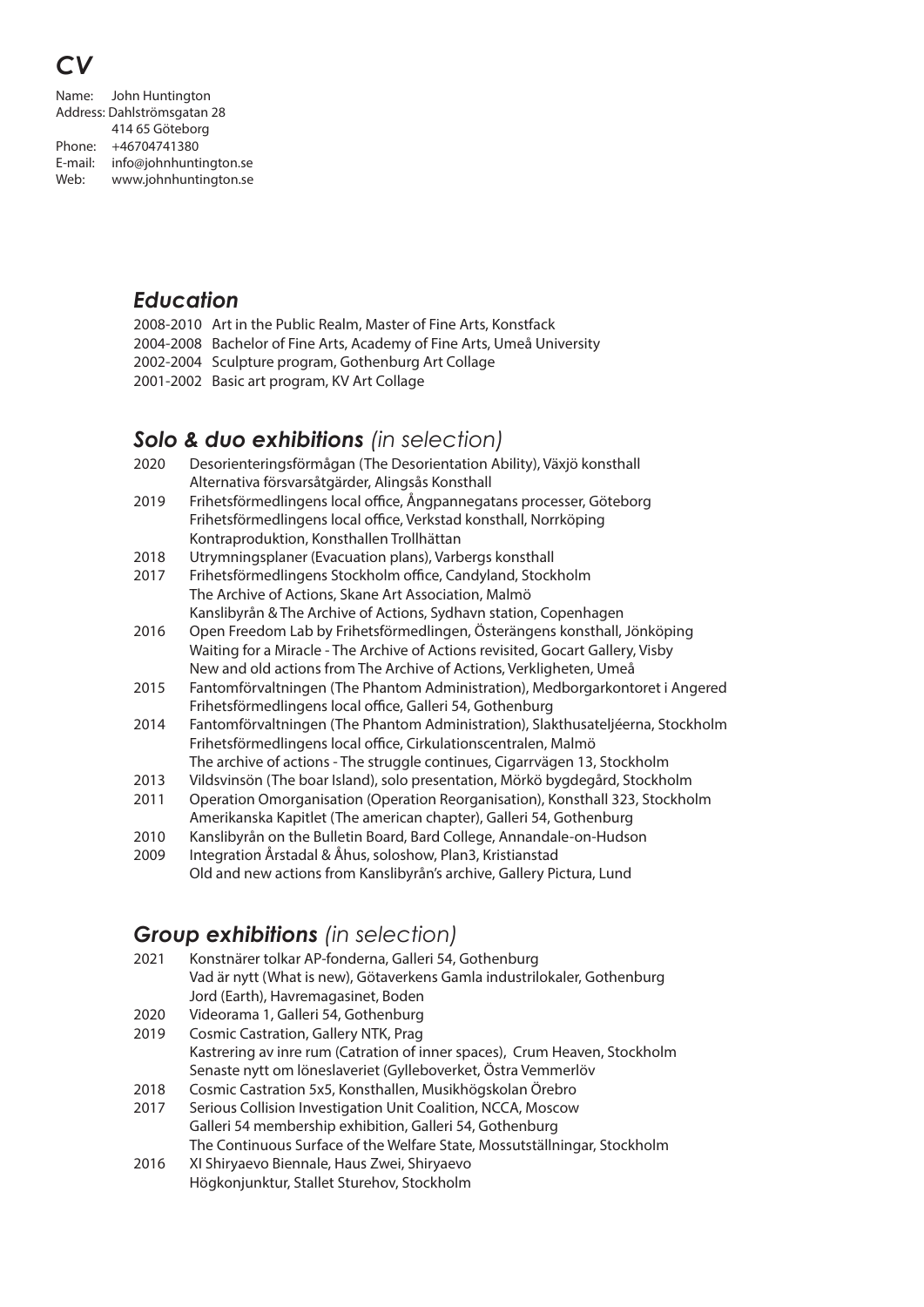#### *Group exhibitions (cont.)*

- 2015 After Labour (with Frihetsförmedlingen), Kalmar Konstmuseum, Kalmar
- 2014 Restaurering av inre rum (Restoration of inner rooms), Charlottenburgs gård, Solna Headlong - Brick Wall, curation and participaition, Studio 17, Stavanger
- 2013 Survival Kit 5, Art festival, LCCA, Riga
- 2011 Avtryck; från aktioner, ingrepp och lek..., Skellefteå Konsthall, Skellfteå Float All in Windows, Slakthusateljéerna, Stockholm
- 2010 Konstfack spring exhibition, Konstfack, Stockholm
- 2009 Open Engagement, Marabouparken Annex, Sundbyberg VERKA, Studio 44, Stockholm First Annual Detroit .gif Group Show, Detroit, Stockholm
- 2008 Processionen, (The Procession), St: Jakobs church, Stockholm G60e visits Cave, Cave, Detroit Deviant Art Festival, Trollhättans Konsthall, Trollhättan Bachelor of Fine Arts, Galleri 60, Umeå
- 2007 Yod Burrow and the mix-up of Chaste City, Bildmuseet, Umeå

# *Non exhibitions*

- 2021 Performance on Zoom, The National Association of Swedish Art Societies Expanded Tiny festival, Gothenburg
- 2020 Galleri Se Konst, The Visionary Archive, online event
- 2019 Frihetens pris (Conference by Frihetsförmedlingen), Skogen, Gothenburg Performanceweekend at Box, Galleri Box, Gothenburg Designing the parallell society (workshop) Minsk, Belarus Robotbureaucracy (seminar) STPLN, Malmö
- 2018 Alternative logic (Performanceworkshop), Växjö konsthall Frihetsförmedlingens tillståndsenhet, Röda Sten, Gothenburg Book release for The Archive of Actions, Rönnells Antikvariat, Gothenburg Samtidsbyråkraten (Symposium by Frihetsförmedlingen), Skogen, Gothenburg The Archive of Actions - book launch and lecture evening, Skogen, Gothenburg
- 2017 Frihetsförmedlingen permission unit (part of GIBCA Extended), Gothenburg
- 2016 13-festivalen, Konstepidemin, Gothenburg
- 2015 Frihetsförmedlingen regional office, Friendly, Hässleholm Frihetsförmedlingens lokal office, Inkonst, Malmö Magic & Politics, workshop, Skogen, Gothenburg
- 2014 The Archive of Actions: Aktion No. 355 372, Creative Time Summit, Stockholm
- 2013 The public Archive of actions, Sveatorget, Borlänge
- 2009 Ett tydligare samhälle (A more concrete society), Sergels torg, Stockholm
- Guldoffensiven (The golden offensive), Kulturens hus, Luleå
- 2008 The Parade of Associations, Bildmuseet, Umeå

#### *Curation*

- 2019 Skymningskonst, together with Cora Hillebrand & Henrik Ekesiöö
- 2016 Durational practices & Marathon Art, with Benedikte Esperi, A-venue, Gothenburg Action Weeks, with Benedikte Esperi, A-venue, Gothenburg
	- A Brighter Darkness, with Cora Hillebrand & Jonas Fridén, A-venue, Gothenburg
- 2015 Official opening exhibition at A-venue, A-venue, Gothenburg
- 2014 Blind Choices Sour Grapes, with Henrik Ekesiöö, Platform Stockholm
- 2014 Headlong Brick Wall, with Kanslibyrån, Studio 17, Stavanger
- 2012 Twice as True, with the board of Global Talks, Global Talks, Stockholm
- 2012 Tiden Döden, with the board of Global Talks, Global Talks, Stockholm